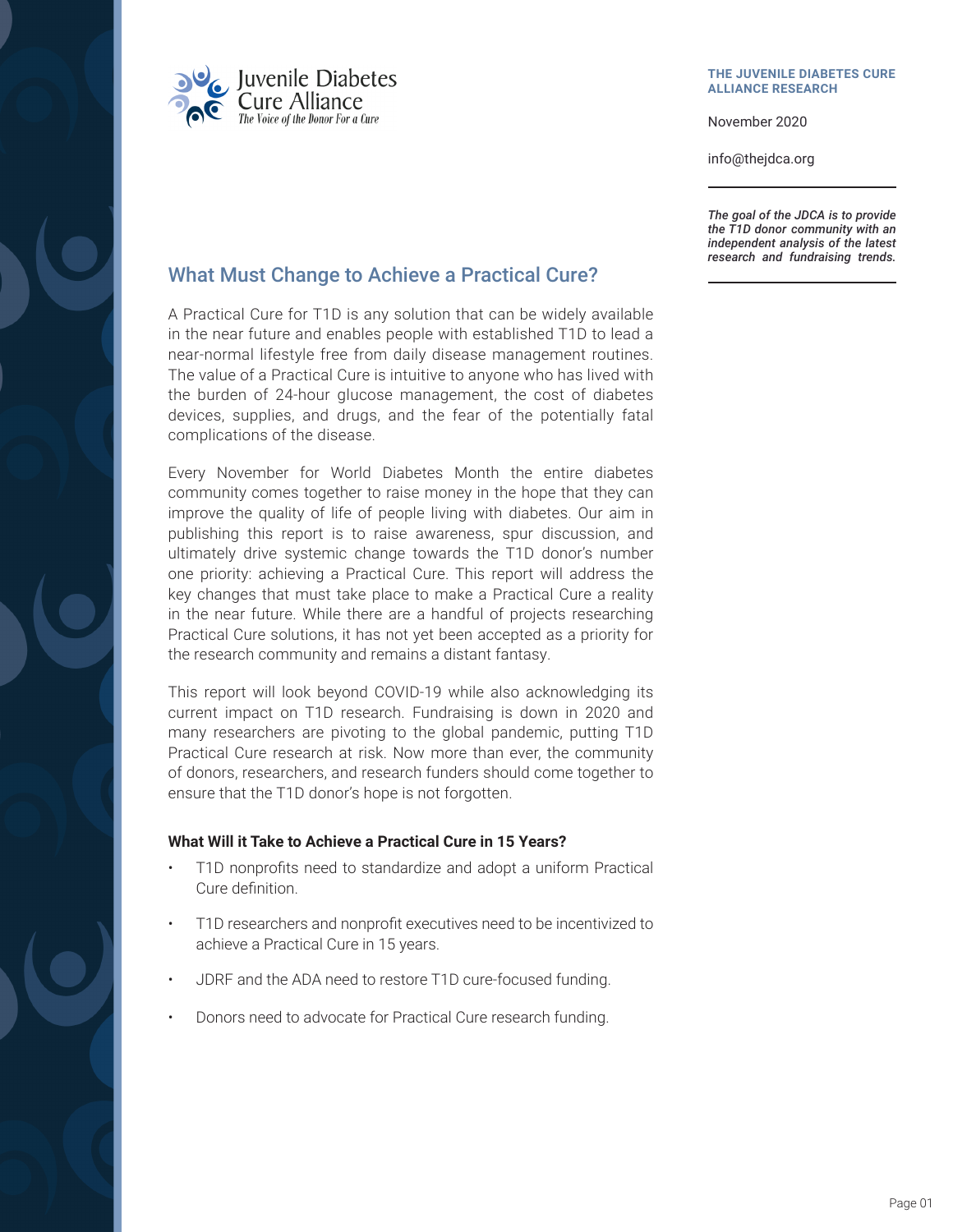

## **What is a Practical Cure?**

A Practical Cure will revolutionize the quality of life for those living with type 1 diabetes, but it does not need to be a perfect solution. A Practical Cure is much wider in scope than a so-called "idealized" cure because it is not predicated on biologically eliminating the disease from the body. Instead, the definition of a Practical Cure is determined by the outcomes that patients want. Any research project that can deliver the outcomes defined in *Figure 1* qualifies as a Practical Cure.

### Figure 1.

**A Practical Cure for T1D**

**Definition:** Any solution which delivers a near-normal lifestyle for people living with established type 1 diabetes.

**Timing:** Available in the next 15 years.\*

## **Clinical Requirements Needed to be a Practical Cure for T1D**

- ⊺√ HBA1C <7% and/or >75% Time in Range (70-180 mg/dl)
- ⊺√ Minimal monitoring
- ⊺√ Free diet
- ⊺√ Eliminate hypos
- ⊺√ Only mild and temporary side effects (no long-term side effects)
- $\triangledown$  Less than 5 days in hospital (if surgical)

\* The amount of time it takes most projects to get through the FDA clinical trial process.



# **The Highest Potential Research Pathways**

## Immune System Modification

Therapy to stop the immune system from destroying beta cells, including modifying, blocking and re-training.



## Encapsulation

Involves the development of an encapsulation device to protect the cells from the body's immune response.

A device that mimics the pancreas by monitoring changes in blood sugar

and independently administers insulin without the patient's input.





## Glucose-Responsive Insulin

Advanced Artificial Pancreas

"Smart Insulin" can be delivered through a pill, patch, gel or injection and chemically activates in response to changes in blood sugar.

## Cell Regeneration

This approach involves regenerating residual beta cell mass that persists in the body even after many years of living with T1D.

#### Cell Transplantation

Implanting islet cells, stem cells, or precursor cells to achieve insulin independence. Cells are protected by an encapsulation device or immune system modification.



#### Gene Editing Cell Therapy

This approach involves editing cells, using gene therapy, so that they are not recognized by the T1D autoimmune attack.